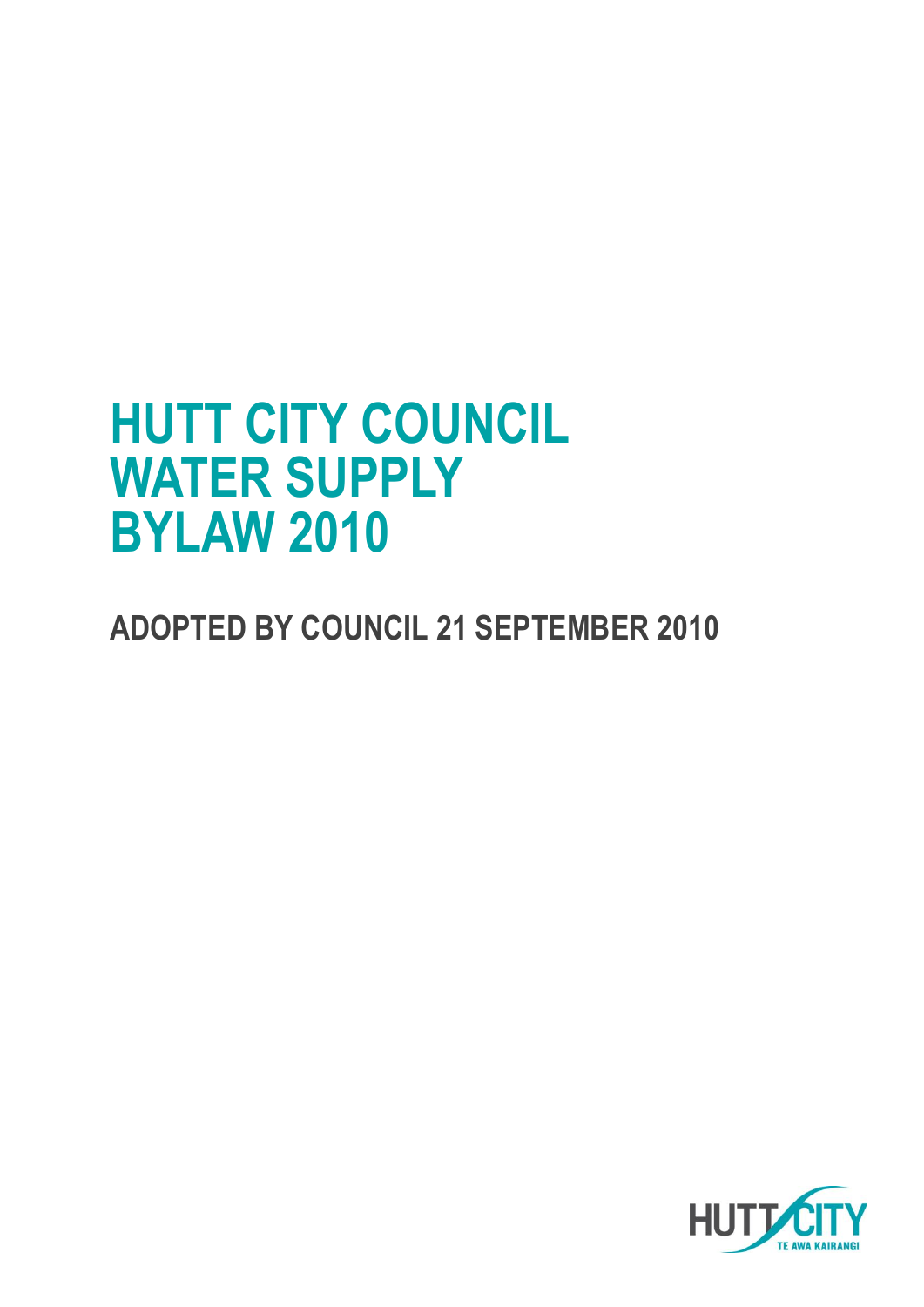# **CONTENTS**

| 1.  |  |
|-----|--|
| 2.  |  |
| 3.  |  |
| 4.  |  |
| 5.  |  |
| 6.  |  |
|     |  |
|     |  |
| 7.  |  |
| 8.  |  |
|     |  |
|     |  |
|     |  |
|     |  |
|     |  |
|     |  |
| 9.  |  |
| 10. |  |
|     |  |
|     |  |
|     |  |
|     |  |
|     |  |
|     |  |
|     |  |
|     |  |
|     |  |
|     |  |

|--|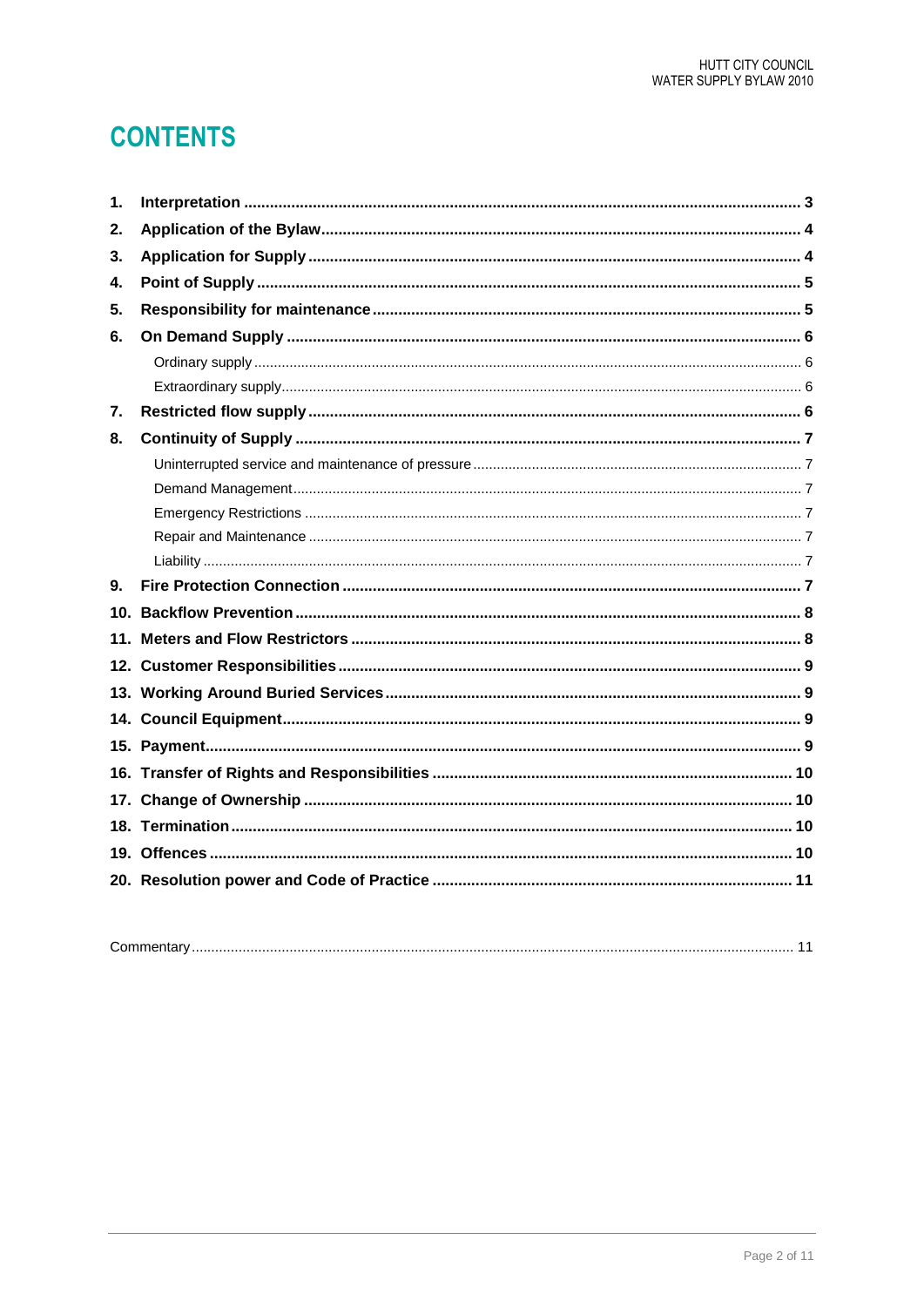# <span id="page-2-0"></span>**1. INTERPRETATION**

In this part of the bylaw, unless inconsistent with the context, or where otherwise expressly provided:

**"Air Gap Separation"** means a minimum vertical air gap between the outlet of the water supply fitting which fills a storage tank, and the highest overflow water level of that storage tank.

**"Backflow"** means a flow of water or other liquid through any service pipe or supply pipe in a reverse direction to the normal supply flow.

**"Council Approved Contractors"** are contractors approved by Council from time to time. A current list of these contractors is available from the Council.

**"Customer"** is the owner of the premises that is being supplied with water.

**"Extraordinary Supply"** is a category of on demand supply used for extraordinary use (which may be subject to terms and conditions).

**"Extraordinary Use"** means the use of water for purposes other than ordinary use and will require a water meter. This includes, but is not limited to:

- (i) Domestic spa and swimming pools in excess of 10 cubic metres capacity and fixed garden irrigation systems;
- (ii) Commercial and business uses;
- (iii) Industrial uses:
- (iv) Horticultural, agricultural and viticultural uses;
- (v) Fire protection systems, other than sprinkler systems installed to comply with NZS4517, which have prior approval of Council;
- (vi) Temporary supply; and
- (vii) Any customer using water outside the water supply area.

**"Level of Service"** means the measurable performance standards on which the Council aims to supply water to its customers. It is the level of service set out in the Water Supply Asset Management Plan.

**"Ordinary Supply"** is a category of on demand supply used solely for ordinary use.

**"Ordinary Use"** means the use of water solely for domestic purposes in a dwelling and subject to clause 8.3. This includes, subject to prior Council approval, use in a fire sprinkler system installed to comply with NZS4517 and the use of a hose for:

- (i) Washing down a car, or boat or other domestic vehicle;
- (ii) Garden watering by hand; and
- (iii) Garden watering with one portable sprinkler per premises.

**"Point of Supply"** - the point of supply to a customer is the point on the service pipe which marks the boundary of responsibility between the customer and the Council, irrespective of property boundaries.

#### **"Premises"** means:

(a) A property or allotment which is held under a separate Certificate of Title or for which a separate Certificate of Title may be issued, and in respect to which a building consent has been or may be issued; or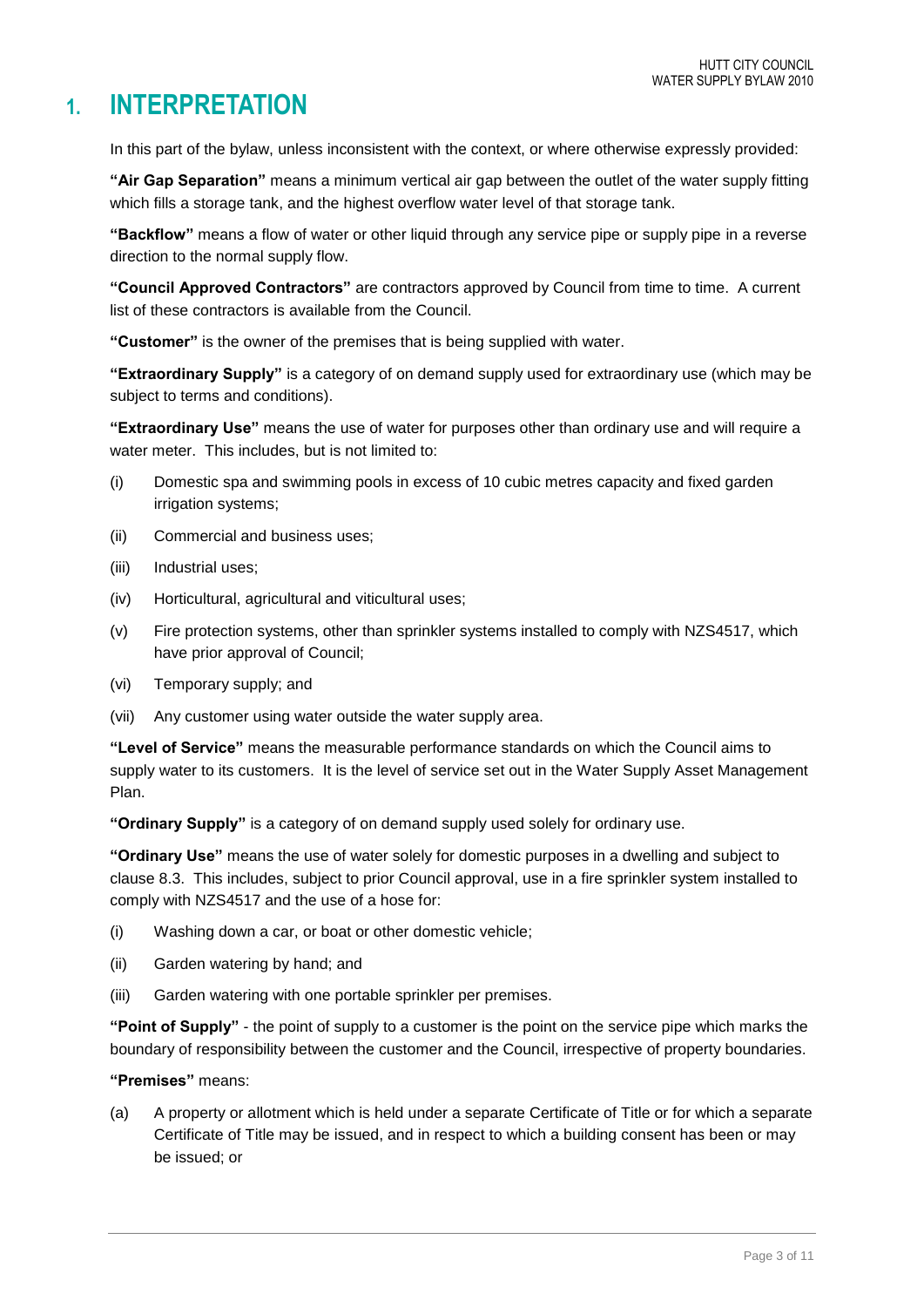- (b) Where a building exists, whether or not a building consent has been issued, that is accepted by Council as meeting the building and planning requirements as detailed on the information for that building deposited with Council; or
- (c) A building that has been defined as an individual unit by a cross-lease, unit title or company lease and for which a Certificate of Title is available; or
- (d) Land held in public ownership, such as a reserve, for a particular purpose.

**"Prescribed Fee"** means any fees or charges approved by the Council for and items or services associated with the supply of water and includes any fees/charges adopted by the Council in accordance with the Local Government (Rating) Act 2002.

**"Publicly Notified"** means published on one occasion in one daily or weekly newspaper circulating in the district, or under emergency conditions, in the most effective way to suit the particular circumstances.

**"Restricted Flow Supply"** is where a small continuous flow is supplied by a flow control device across an Air Gap Separation, and storage is provided by the customer to cater for their demand fluctuations.

**"Restrictor"** means a control device fitted to the service pipe to regulate the flow of water to a customer's premises.

**"Service Pipe"** means that section of water pipe between a watermain and the point of supply. This section of pipe is owned and maintained by the Council.

**"Service Valve (Toby/Manifold)"** means the Council's stopcock or isolating valve adjacent to the Point of Supply.

**"Supply Pipe"** means that section of pipe between the point of supply and the customer's premises through which water is conveyed to the premises. This section of pipe is owned and maintained by the Customer.

**"Termination"** means the physical cutting off of the supply to a premises.

<span id="page-3-0"></span>**"Water Supply Area"** means any property or allotment serviced by reticulated water supply.

### **2. APPLICATION OF THE BYLAW**

- **2.1** Any person being supplied with, or who has made application to be supplied with, water by the Council is deemed to accept the terms and conditions contained in this bylaw, and any subsequent amendments.
- **2.2** This bylaw and its terms and conditions shall come into effect on the date notified by the Council, for customers receiving a supply at that time, and at the date of receipt of supply for customers connected after that time.

### <span id="page-3-1"></span>**3. APPLICATION FOR SUPPLY**

- **3.1** Any person who wants to:
	- (a) obtain a new connection to the water supply,
	- (b) replace an existing connection,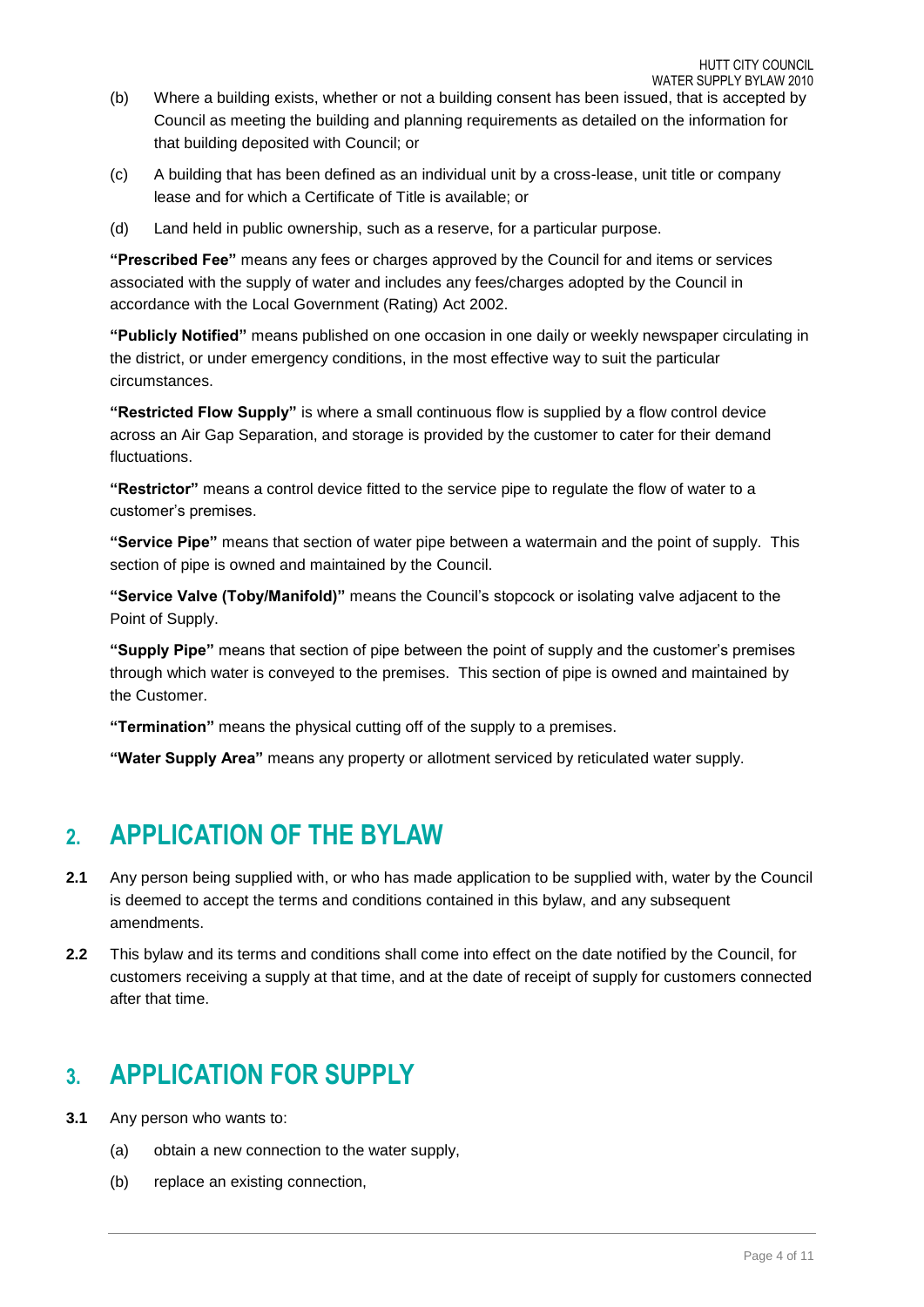- (c) alter an existing connection,
- (d) change the use of the water or level of service,

must make an application on the prescribed form, including all the information required by the Council and pay any prescribed fee. No connection to the water supply, replacement or alteration of existing connections or change of use, shall be made without the prior written approval of the Council.

- **3.2** The applicant must be the owner of the premises or have the written authority to act on behalf of the owner of the premises for which the supply is sought.
- **3.3** On receipt of a complete application the Council will either:
	- (a) Approve the application, subject to any conditions the Council considers appropriate, or
	- (b) Refuse the application, or
	- (c) Request further information be supplied by the applicant within a specified time.

The Council will notify the applicant of its decision in writing.

- **3.4** New connections, including all pipes, fittings and any other equipment, up to the point of supply, shall only be installed by Council approved contractors and shall be at the cost of the applicant. The applicant shall arrange the Council approved contractor and provide to the Council written confirmation from that contractor that the work was completed by them. No water can be taken from the water supply until that confirmation is received by the Council.
- **3.5** An approved application under clause 3.3, which has not been implemented within six months of the date of application, will lapse unless the Council approves an extension, before the 6 months expires. Any refund of fees paid will be at the sole discretion of the Council.
- **3.6** Any water supply connection must comply with any requirements of the Council, including any requirements contained in the Hutt City Council Code of Practice for Water Supply.

#### <span id="page-4-0"></span>**4. POINT OF SUPPLY**

- **4.1** For each customer there shall be only one point of supply, unless otherwise approved by the Council. The service valve (Toby/Manifold) shall be located outside the boundary and at least 500 millimetres clear of (but not more than 600 millimetres from) the boundary, to allow the possible installation of a water meter in the future.
- **4.2** The point of supply for single dwelling units, for customers on joint rights of way, common access strips and for the different forms of multiple ownership of premises and/or land shall be located as shown in the Hutt City Council Code of Practice for Water Supply, unless otherwise agreed by the Council.
- **4.3** For a multiple ownership supply which was in existence prior to this Bylaw coming into effect, the point of supply shall be the arrangements that existed at that time, or as determined by agreement with the Council in any individual case.

### <span id="page-4-1"></span>**5. RESPONSIBILITY FOR MAINTENANCE**

**5.1** The Council shall own and maintain the service pipe and fittings up to the point of supply. The customer shall own and maintain the supply pipe beyond the point of supply. Without limiting that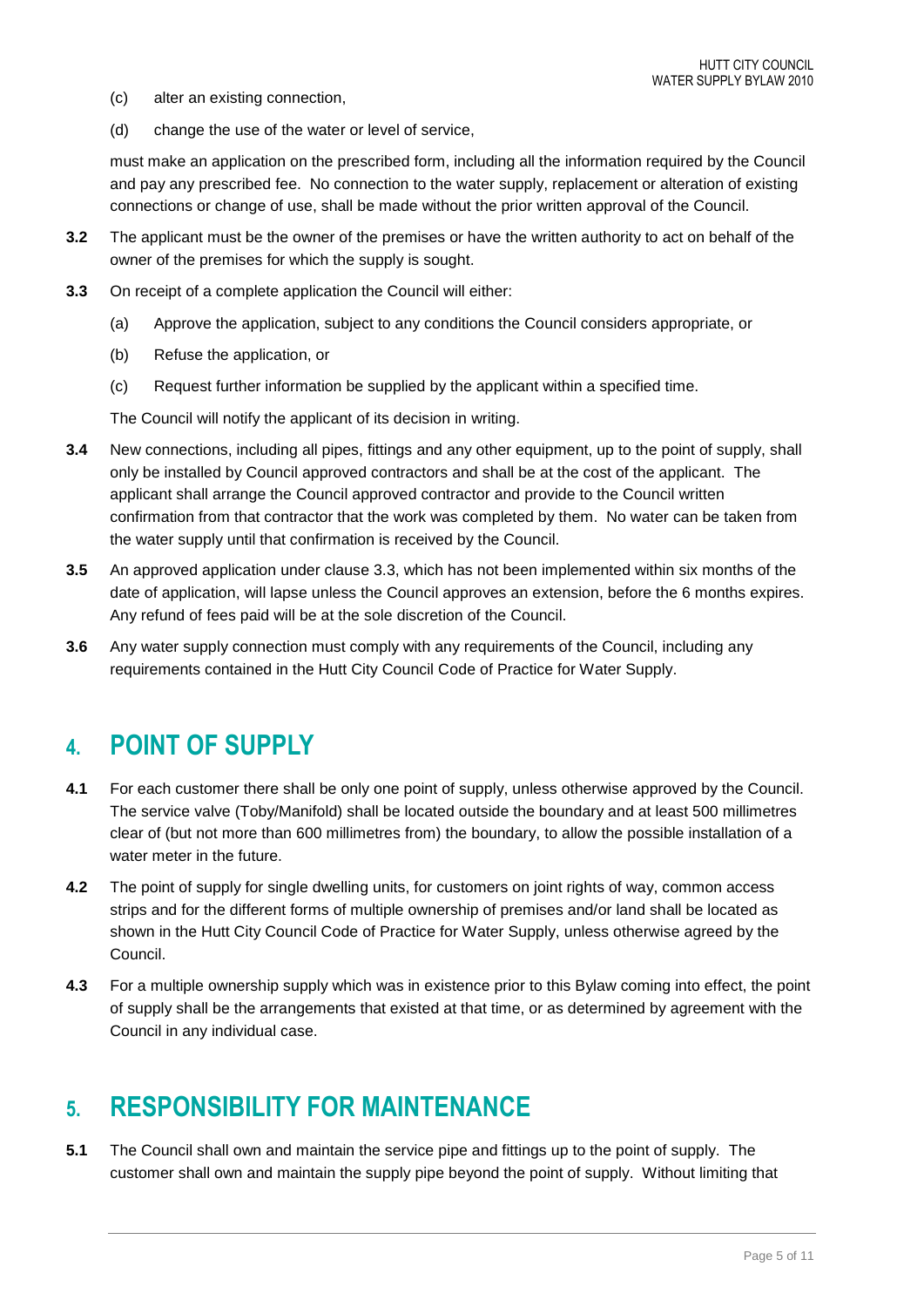obligation on the customer, the customer shall undertake any specific maintenance or repairs on the customer's side of the point of supply, as directed by Council.

**5.2** The Council gives no guarantee as to the serviceability of the service valve (Toby/Manifold) located on the service pipe.

#### <span id="page-5-0"></span>**6. ON DEMAND SUPPLY**

**6.1** An On-Demand Supply is a supply which is available on demand directly from the point of supply, subject to the Council's set level of service.

#### <span id="page-5-1"></span>**ORDINARY SUPPLY**

- **6.2** Every residential premise shall be entitled to an ordinary supply of water, subject to:
	- (a) The premises being within the Water Supply Area.
	- (b) The exclusion of its use under any restrictions imposed by the Council under clause 8.3 of this Bylaw.
	- (c) Payment of any prescribed charges in respect of the premises.
	- (d) Compliance with the terms and conditions of this Bylaw or contained within any Council approval.
	- (e) Payment of any other charges or costs associated with subdivisional development.
	- (f) Council reserving the right to:
		- (i) Require the customer to supply, install and maintain an approved water meter at any time and pay any prescribed fees;
		- (ii) Fit a meter and charge accordingly where it considers water use is excessive.

#### <span id="page-5-2"></span>**EXTRAORDINARY SUPPLY**

- **6.3** The Council is under no obligation to provide an extraordinary supply of water. However, if it does:
	- (a) It shall be metered and charged for in accordance with any prescribed fees.
	- (b) The customer will meet all costs in relation to the installation, maintenance, testing and replacement of the water meter.

### <span id="page-5-3"></span>**7. RESTRICTED FLOW SUPPLY**

- **7.1** Restricted flow supply shall only be available to premises within an area and/or under special conditions approved by the Council.
- **7.2** The Council reserves the right to require customers to have a meter fitted and to charge any prescribed fee.
- **7.3** A Restricted Flow Supply shall be measured on the basis of an agreed number of units supplied at a uniform flow rate.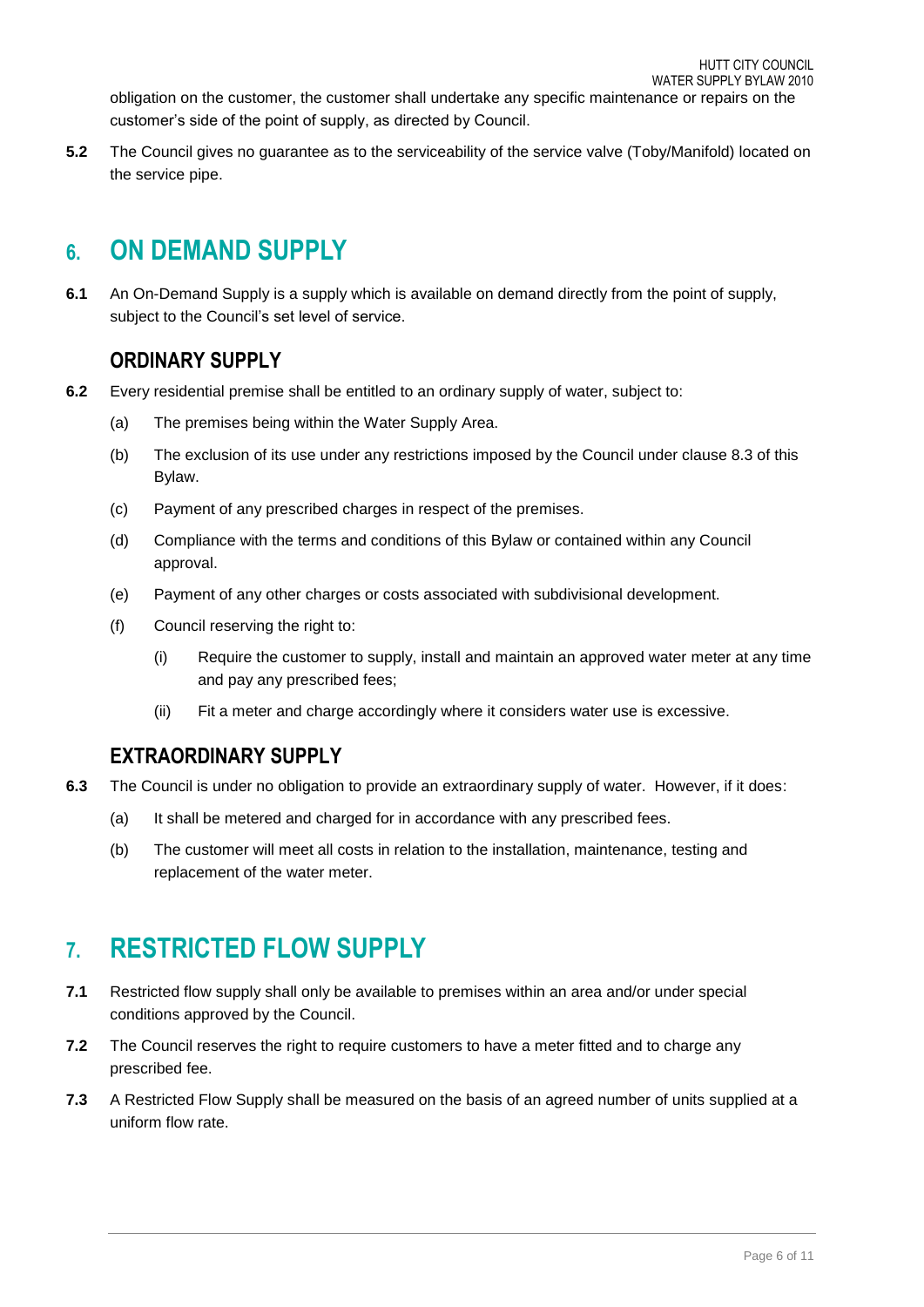### <span id="page-6-0"></span>**8. CONTINUITY OF SUPPLY**

#### <span id="page-6-1"></span>**UNINTERRUPTED SERVICE AND MAINTENANCE OF PRESSURE**

- **8.1** The Council does not guarantee an uninterrupted or constant supply of water. Nor does the Council guarantee maintenance of an existing pressure.
- **8.2** If a customer has a particular requirement for an uninterrupted level of service (flow, pressure or quality), it will be the responsibility of that customer to provide any necessary storage, back up facilities, or equipment.

#### <span id="page-6-2"></span>**DEMAND MANAGEMENT**

- **8.3** The customer shall comply with any restrictions which may be approved by Council to manage high seasonal or other demands. Any restriction or prohibition will be imposed by resolution and will be publicly notified.
- **8.4** No person may use any water, or allow any water to be used, in contravention of any restriction or prohibition made by the Council under this Bylaw.

#### <span id="page-6-3"></span>**EMERGENCY RESTRICTIONS**

**8.5** Where there is an emergency or immediate action is required, any restriction or prohibition may be imposed by an authorised officer of Council.

#### <span id="page-6-4"></span>**REPAIR AND MAINTENANCE**

**8.6** Wherever practical the Council will make every reasonable attempt to notify the customer of a scheduled repair or maintenance shutdown of the supply before the work commences. Where immediate repair or maintenance is required and notification is not practical, the Council may shut down the supply without notice.

#### <span id="page-6-5"></span>**LIABILITY**

**8.7** The Council shall not be liable for any loss, damage or inconvenience which the customer (or any person using the supply) may sustain as a result of deficiencies in, or interruptions, to the water supply.

# <span id="page-6-6"></span>**9. FIRE PROTECTION CONNECTION**

**9.1** No connection to the water supply for fire protection shall be made without the prior written approval of the Council. Any proposed connection for fire protection shall be the subject of an application (on the prescribed form) to the Council. It shall include all the details required by the Council and be accompanied by the prescribed fee (if any). Any such application may be granted, subject to any conditions the Council considers appropriate, or refused. The Council will notify the applicant of its decision in writing.

Any fire connection must comply with the requirements of the Council, including any requirements contained in the Hutt City Council Code of Practice for Water Supply.

- **9.2** The Council shall be under no obligation to provide a fire protection supply at any particular flow or pressure.
- **9.3** The Council reserves the right to require the customer to supply, install and maintain an approved water meter at any time for water supply for fire protection and pay any prescribed fees. The metering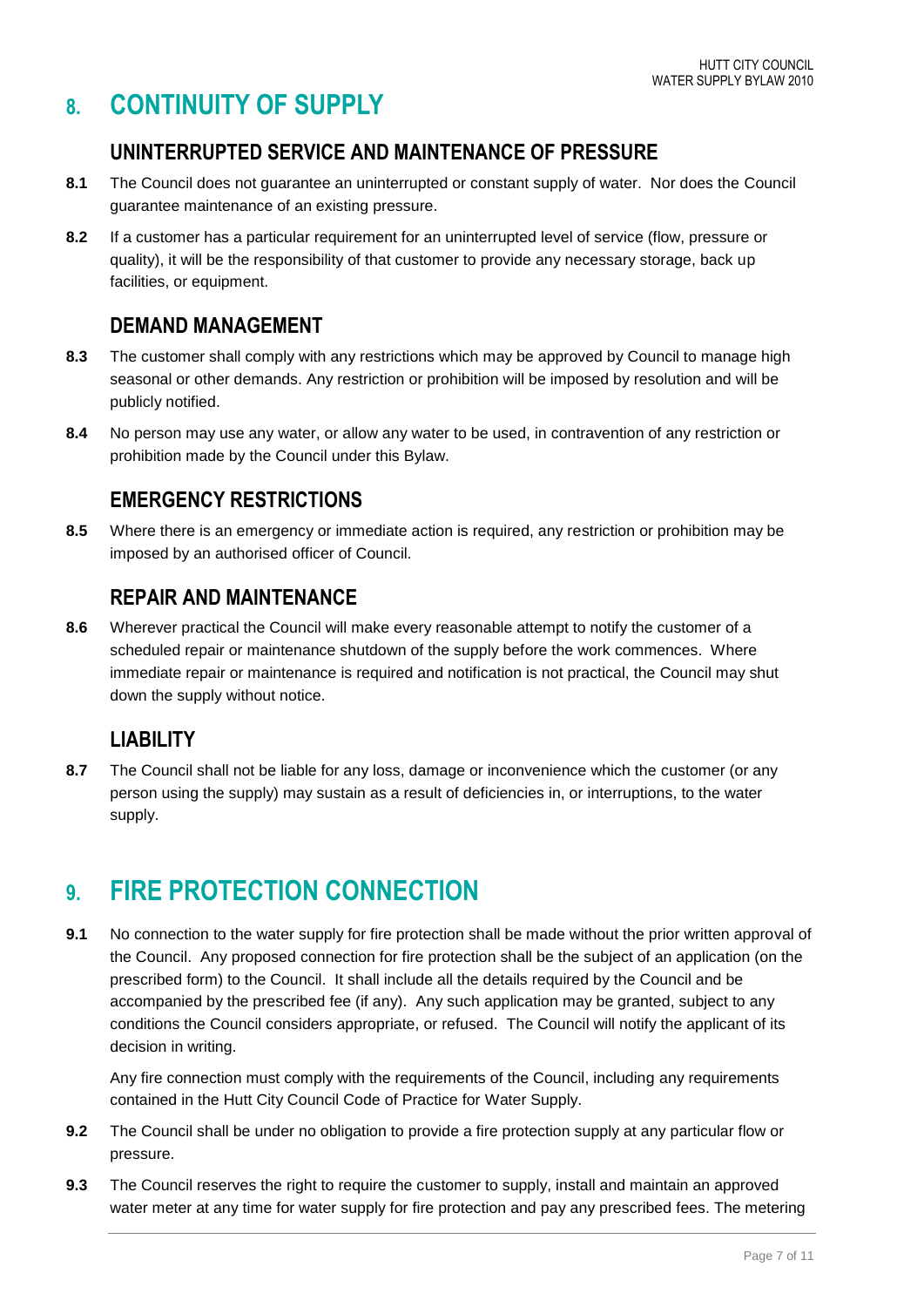of fire connections shall be as shown in the Hutt City Council Code of Practice for Water Supply, unless otherwise agreed by the Council.

- **9.4** Notwithstanding clause 9.3, for a fire connection (including those installed prior to the coming into effect of this Bylaw) which is so constructed or so located that it is likely or possible that the water will be drawn from it (including hydrants) or from any part of it by any person for purposes other than fire fighting, the Council shall require the customer to install a water meter suitable for the purpose, on the connection.
- **9.5** The right to gain access to, and draw water from, fire hydrants shall be restricted to:
	- (a) The Council or its Authorised Officers.
	- (b) Fire Service personnel for the purpose of Fire Service operations.
	- (c) Fire hydrant permit holders, during the period for which the permit has been issued.
- **9.6** To obtain a fire hydrant permit, the applicant must make an application to the Council, including all information required by Council and payment of the prescribed fee (if any). The Council may, in its discretion, grant or decline such an application and if granted, may impose whatever conditions it sees fit, including limiting the time period when water can be drawn from the hydrant.
- **9.7** Where an unmetered connection has been provided to supply water to a fire protection system this shall be used for no other purpose than fire fighting and testing the fire protection system.
- **9.8** It shall be the customer's responsibility to ascertain and monitor whether the fire protection supply available is adequate for the intended purpose.
- **9.9** Water used for the purpose of extinguishing fires will be supplied free of charge. Whenever water has been used for fire fighting purposes, the Council shall, upon notification, assess the quantity of water used, and a sum based on the estimate at the appropriate charge rate shall be credited to the customer's account.

### <span id="page-7-0"></span>**10. BACKFLOW PREVENTION**

- **10.1** It is the customer's responsibility to take all necessary measures on the customer's side of the point of supply to prevent water which has been drawn from the Council's water supply from returning to that supply. Council retains the right to fit a backflow prevention device on the customer's side of the point of supply at the customer's expense.
- **10.2** All water for shipping and fire service connections shall have an approved backflow prevention device installed on the customer's side of the point of supply at the customer's expense.
- **10.3** The customer is required to maintain the backflow prevention device in proper working order.
- **10.4** The Council will charge a prescribed fee for the annual inspection of backflow prevention devices where the customer has not undertaken the annual inspection.

# <span id="page-7-1"></span>**11. METERS AND FLOW RESTRICTORS**

**11.1** All meters must be installed and maintained by the customer in compliance with the requirements of the Council, including the requirements contained in the Hutt City Council Code of Practice for Water Supply. This will be done at the customers cost. All owners of premises which have a metered supply shall pay the prescribed fees in relation to that supply.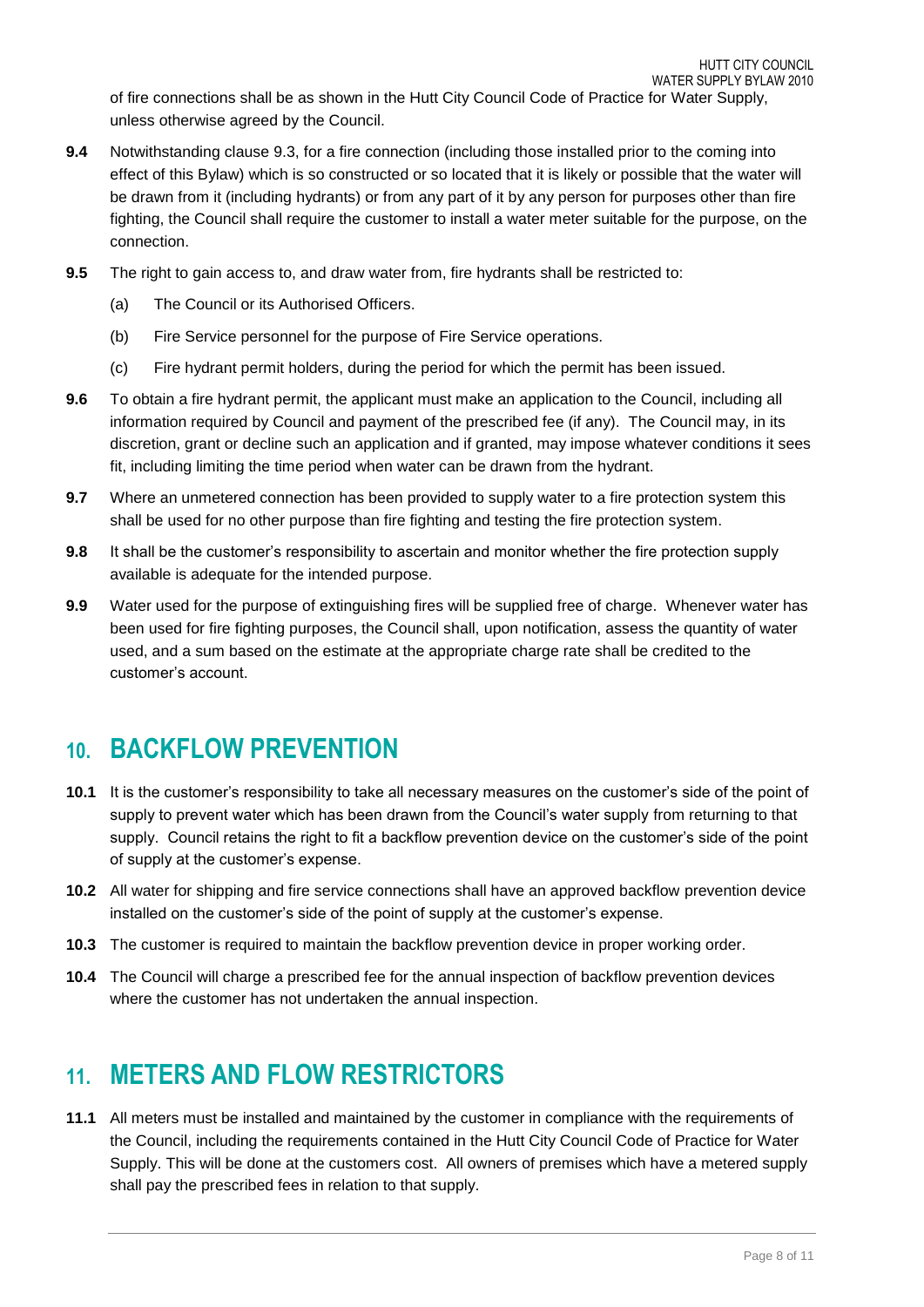- **11.2** Restrictors for Restricted Flow Supplies, shall be supplied, installed and maintained by the Council and shall remain the property of the Council.
- **11.3** For On Demand supplies which are not metered, the Council reserves the right to require customers to have a meter fitted in accordance with clause 11.1 and charge any prescribed fee.
- **11.4** Testing, maintenance and replacement of meters and flow restrictors shall be done by the customer when required by Council in accordance with the requirements set out in the Hutt City Council Code of Practice for Water Supply.

### <span id="page-8-0"></span>**12. CUSTOMER RESPONSIBILITIES**

**12.1** The customer's plumbing system shall be designed, installed and maintained, both in its component parts and its entirety, to ensure that it complies with the Plumbers, Gasfitters and Drainlayers Act 1976, the Building Act 2004 and the New Zealand Building Code and any other relevant statutory requirements in place at the time. In addition, the customer's plumbing system shall comply with any requirements in the Hutt City Council Code of Practice for Water Supply.

### <span id="page-8-1"></span>**13. WORKING AROUND BURIED SERVICES**

- **13.1** Any person proposing to carry out excavation work shall:
	- (a) Be responsible for locating all buried services prior to commencing excavation work, and
	- (b) Follow the procedures required for obtaining a Street Opening Consent (as laid down in the HCC Street Opening and Reinstatement Code of Practice).
- **13.2** Any damage which occurs to a Council service shall be reported to the Council immediately. The person causing the damage shall be liable for the cost of repair.

# <span id="page-8-2"></span>**14. COUNCIL EQUIPMENT**

- **14.1** The customer shall take due care to protect from damage the Council equipment up to the point of supply, including pipework, valving and restrictors.
- **14.2** The customer shall maintain the area in and around the point of supply free of soil, growth, or other matter or obstruction which prevents or is likely to prevent convenient access.

#### <span id="page-8-3"></span>**15. PAYMENT**

- **15.1** The customer shall be liable to pay for the supply of water and related services in accordance with the Council's prescribed fee/s.
- **15.2** The Council may recover all unpaid water charges for metered water usage, in the matter prescribed in the Local Government (Rating) Act 2002.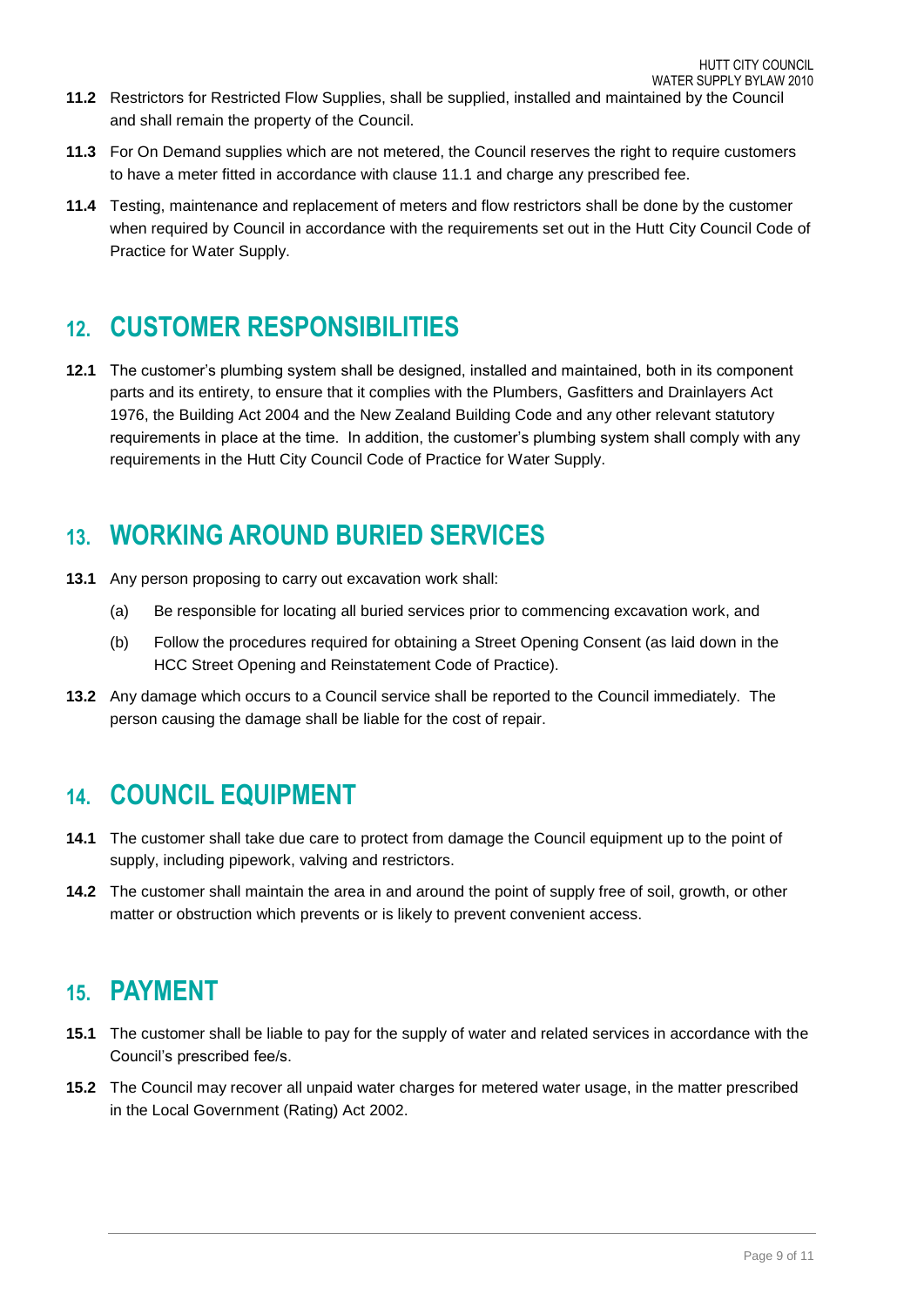#### <span id="page-9-0"></span>**16. TRANSFER OF RIGHTS AND RESPONSIBILITIES**

- **16.1** The customer's rights and responsibilities provided for under this Bylaw are not transferable.
- **16.2** Water which the customer draws from the Council supply shall not be provided to any other party without prior Council approval and a customer shall not extend the water supply by means of any hose or other pipe to a party beyond the customer's property.

#### <span id="page-9-1"></span>**17. CHANGE OF OWNERSHIP**

**17.1** In the event of a premises changing ownership or tenant the Council requires the outgoing owner/tenant to advise details of the new owner or tenant as being the customer at that premises. Where a premise is metered the outgoing customer shall give the Council 48 hours notice to arrange a final reading.

#### <span id="page-9-2"></span>**18. TERMINATION**

- **18.1** The customer must make an application to Council for termination of water supply on the prescribed form, including all the information required by the Council and pay any prescribed fee.
- **18.2** On receiving approval of termination from Council the customer must arrange for any termination to be undertaken by a Council approved contractor.

#### <span id="page-9-3"></span>**19. OFFENCES**

- **19.1** Every person commits an offence against this bylaw who:
	- (a) Does or permits anything contrary to this Bylaw.
	- (b) Omits or neglects to do anything which ought to be done at the time and in the manner provided in this Bylaw.
	- (c) Fails to comply with any duty, obligation, or condition imposed by this Bylaw.
	- (d) Fails to comply with any resolution made under this Bylaw.
	- (e) Fails to comply with any approval granted under the Bylaw, including any condition of an approval granted under this Bylaw.
	- (f) Provides an incorrect application for supply which fundamentally affects the provisions;
	- (g) Gains access to and draws water from a fire hydrant without prior approval from the Council.
	- (h) Makes any connection to the water supply system without prior written approval from the Council.